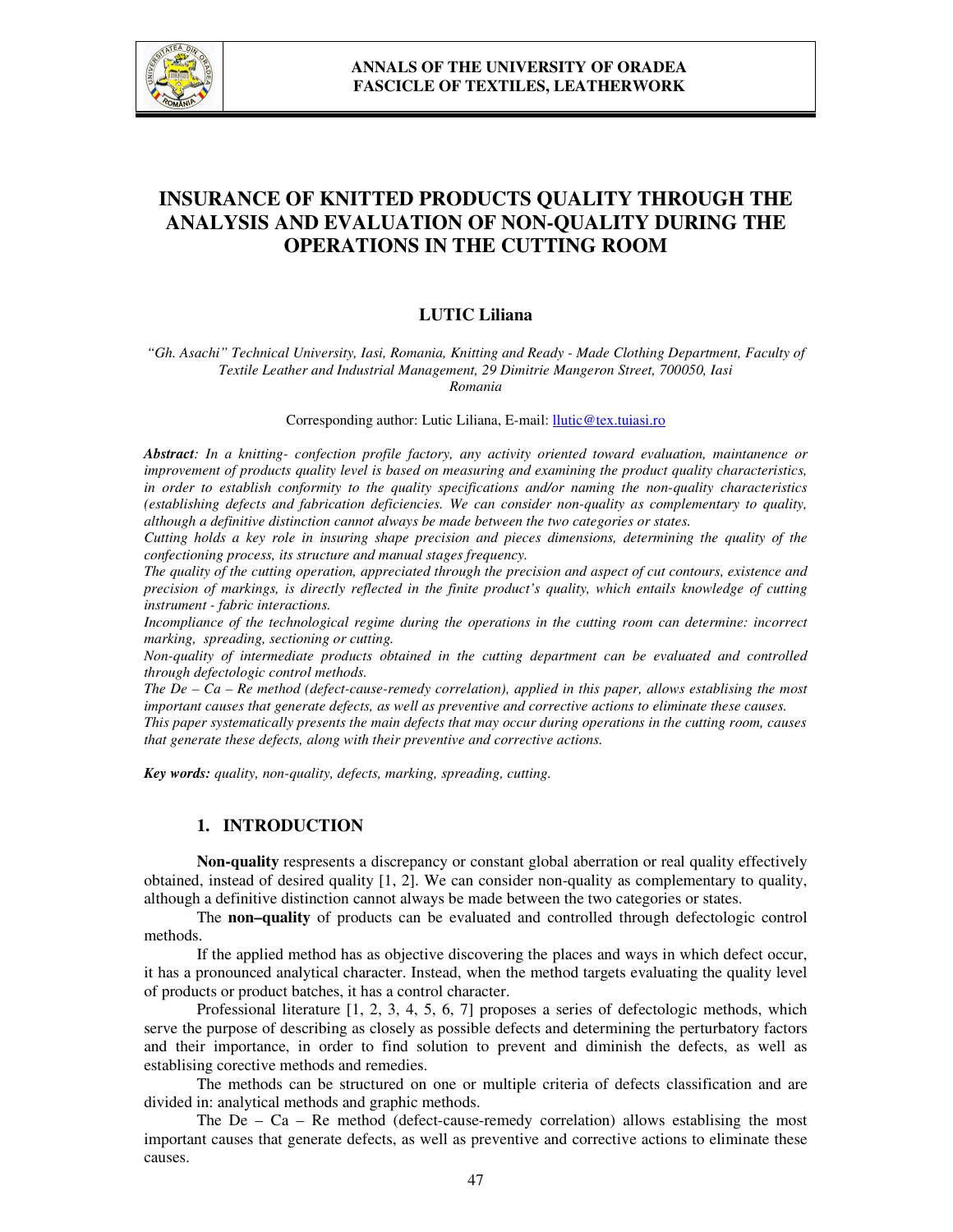**The corrective action** [2] begins with problem detection and implies taking measures in order to eliminate or minimize the possibility of problem reccurence. The corrective method is applied to both machines by adjustements and maintenance and products by fixing defects.

**The preventive actions** [2] have the role to diminish the risk of defects or abnormalities occurance. These imply inspection of engineering documentation, implementing measures for good management of working places, machine equipment, instruments and materials for proper performance as well as fulfilling the conditions regarding transport, packaging and product storage.

# **2. GENERAL INFORMATION**

Cutting holds a key role in insuring shape precision and pieces dimensions, determining the quality of the confectioning process, its structure and manual stages frequency.

The quality of the cutting operation, appreciated through the precision and aspect of cut contours [8], existence and precision of markings, is directly reflected in the finite product's quality, which entails knowledge of cutting instrument – fabric interactions.

Cutting quality is dependent to a series of factors from which we may mention [8]:

- contour complexity;
- number of product pieces;
- machine and cutting device characteristics;
- textile fabric and spread characteristics (thickness, fibrous composition of the knitted, surface aspect etc.);
- technical documentation quality;
- competence and attention of the executants.

Incompliance of the technological regime during the operations in the cutting room can determine:

- $\triangleright$  incorrect marking;
- $\triangleright$  defective spreading;
- $\triangleright$  incorrect sectioning;
- $\triangleright$  cutting with deficiencies.

# **3. APPLICATION OF DE – CA – RE METHOD FOR THE OPERATIONS TAKING PLACE IN THE CUTTING ROOM**

By corroborating the professional literature and personal experience, the defect types that could be generated by deficiency in the cutting room operation were established, in correspondence with the causes of their occurance. Simultaneously were predicted the preventive methods and defect remedies.

## **3.1 Application of De – Ca – Re method for the marking operation**

In the industry, two types of marking are used:

- $\triangleright$  with outlines manually arranged on the first spread layer, according to the marking outline;
- $\triangleright$  by automatic drawing of the marker on a special paper that is placed on the first layer of the spread.
- In order to perform the manual marking the following documentation is necessary:
- $\checkmark$  miniature outline of the markers needed for a certain product;
- $\checkmark$  demand (colours and sizes combination);
- $\checkmark$  assortement file (samples for all types of fabrics that are part of the product);
- $\checkmark$  outline sets for all the sizes that are to be marked on different types of fabrics that are part of the product;
- $\checkmark$  useful width of the fabric and other informations that contain positioning restrictions of the outlines.

The quality of manual marking is determined by the experience and proffesional training of the operator, and the necessary time for this operation is quite long.

In this case we may encounter errors caused by:

- positioning the outline without taking into consideration the nominal direction of the fabric;
- incomplete marking (pieces missing);
- usage of used outlines.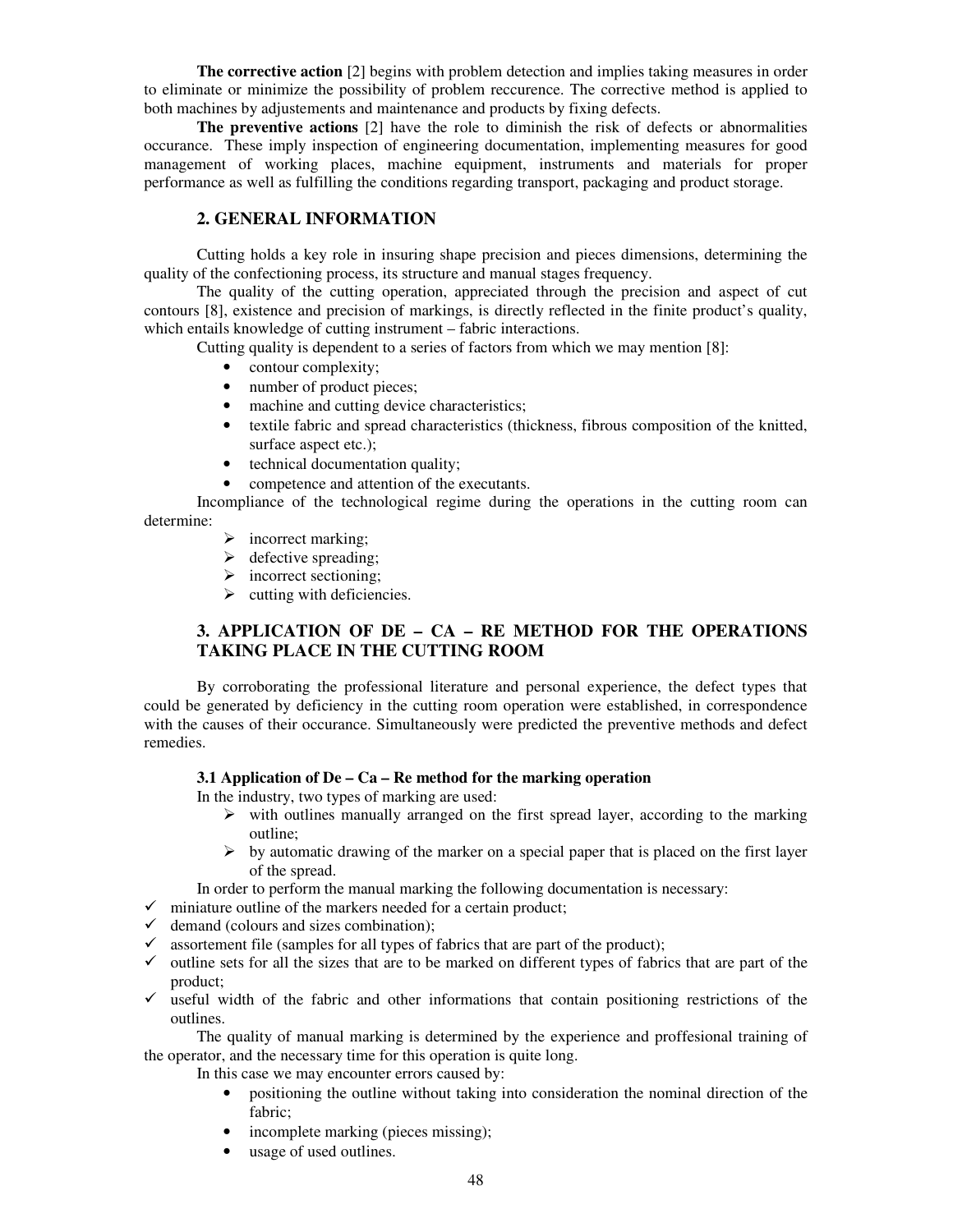

# **ANNALS OF THE UNIVERSITY OF ORADEA FASCICLE OF TEXTILES, LEATHERWORK**

When using real scale outlines on special paper, the intervention of the operator is limited to gluing the paper on the surface of the spread. This way is reduced the risk of human errors, that generate inadequacies.

In table 1, the De –  $Ca$  – Re method is used for the marking operation.

| Types of defects cause by<br>the marking operation                     | <b>Causes</b>                                                                                                                                                                                                                                                                                          | <b>Preventive or remedial actions</b>                                                                                                                               |  |
|------------------------------------------------------------------------|--------------------------------------------------------------------------------------------------------------------------------------------------------------------------------------------------------------------------------------------------------------------------------------------------------|---------------------------------------------------------------------------------------------------------------------------------------------------------------------|--|
| <b>Product pieces assimetry</b>                                        | Incompliance to the nominal<br>direction of the stitch column in the<br>knitted when placing the marker                                                                                                                                                                                                | Respecting the direction of the stitch<br>column and the technological<br>conditions at marking                                                                     |  |
| Differences in aspect<br>(nuance) between the<br><i>product pieces</i> | Incompliance of the placing<br>direction of the product piece<br>markers in the case of terry, fleecy<br>or printed knitted etc.<br>Incompliance to the direction of the<br>spread layers                                                                                                              | Correct placement of the markers in<br>correlation with the light reflective<br>patter of the knitted structure<br>Respecting the direction of the spread<br>layers |  |
| Incomplete marking of all<br><i>the product pieces</i>                 | Technological indiscipline<br>Observation: In this case the<br>omitted pieces will be cut separately<br>which will result in:<br>additional fabric<br>consumption;<br>additional working time;<br>٠<br>increase of production<br>$\bullet$<br>costs:<br>possible nuance differences<br>between pieces. | Respecting the technological regime                                                                                                                                 |  |

|  |  | <b>Table 1:</b> De $-$ Ca $-$ Re method for the marking operation |  |  |
|--|--|-------------------------------------------------------------------|--|--|
|--|--|-------------------------------------------------------------------|--|--|

*Observation*: The outlines must be carried out on knitted with minimum width, in order to avoid dimensional variation of the pieces.

### **3.2 Application of De – Ca – Re method for the spreading operation**

The conditions that must be applied during this operation are:

- $\triangleright$  the length of the spread is determined by the length of the marker (equal or multiple of it);
- $\triangleright$  the width of the spread is determined by the width of the textile fabric;
- $\triangleright$  the number of spread layers depends on the characteristics of the fabric, scale of demand and technical solution adopted for the cutting.

Besides the geometrical characteristics, when making the spread we must also take into consideration the distribution of the material according to the demand's characteristics.

The characteristics of the material deteremine the optimum solution chosen for the spreading operation. For example:

- for the spreading of highly elastic materials (especially knitted) manual spreading is usually used; in the case or automatic spreading, there must be the possibility of adjusting the tension for successive layers of material;
- in the case of material with high sliding factor, the height of the spread must be smaller, and the fixation of the layers with clamps is mandatory; we can utilize spreading tables fitted with pneumatic installation;
- for thicker material spreads with fewer layers will be made;
- on uni circular knittings continuous spreading is preffered without cutting the edges;
- for fleecy textiles or fur imitation is recommended to cut the edges of spread layers and to place them front-up (so that the operator can track defects on this side).

In table 2 the  $De - Ca - Re$  method is applied to the spreading operation.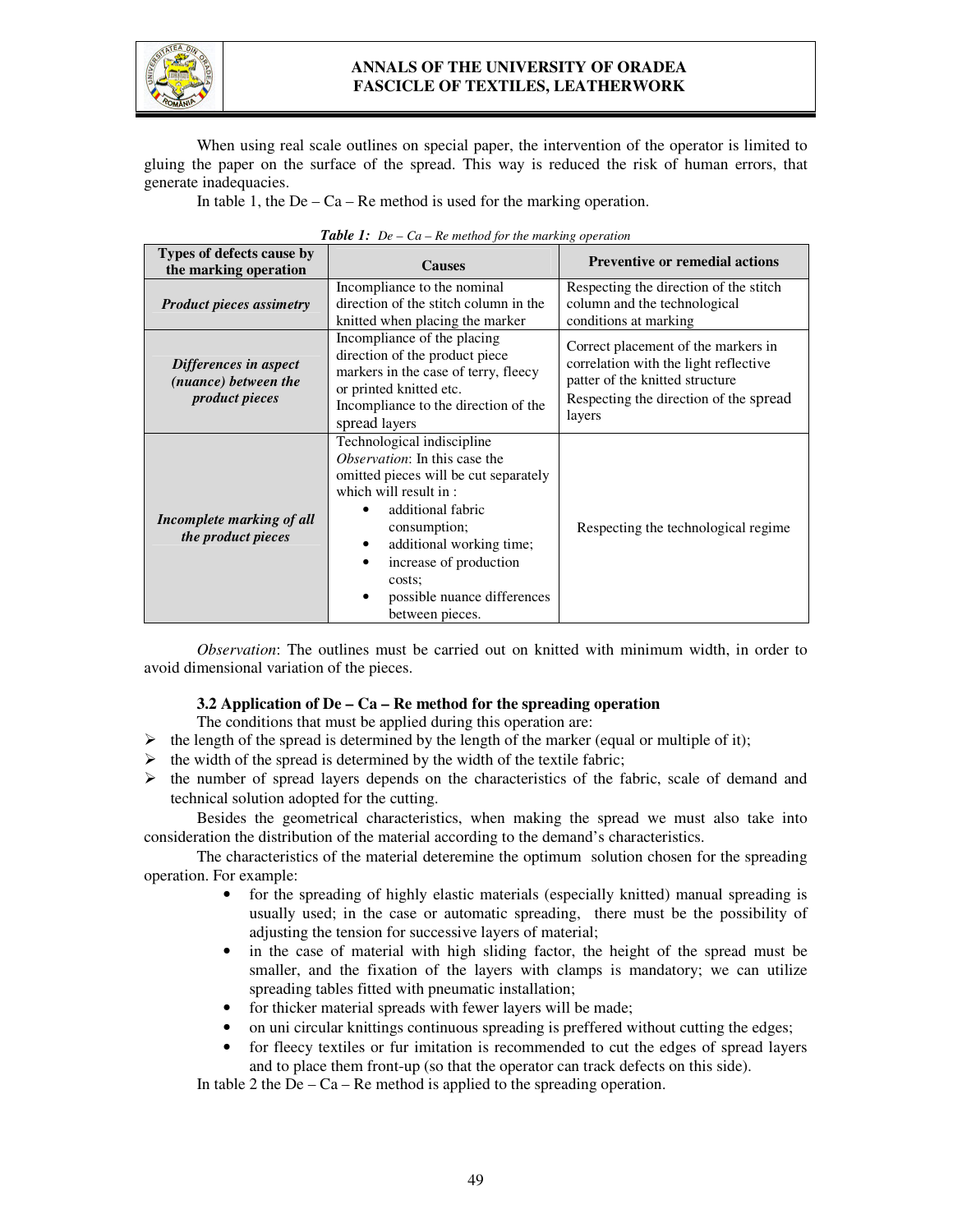| Defects cause by<br>spreading                                         | <b>Causes</b>                                                                                                                                                          | <b>Preventive actions or remedies</b>                                                                                                                                                                    |
|-----------------------------------------------------------------------|------------------------------------------------------------------------------------------------------------------------------------------------------------------------|----------------------------------------------------------------------------------------------------------------------------------------------------------------------------------------------------------|
| <b>Dimensions</b><br><i>variation of the</i><br><i>product pieces</i> | Inadequate correlation between the<br>marker dimensions and spread layers<br>dimensions                                                                                | Correspondence between the markers<br>dimensions and spread layers<br>dimensions                                                                                                                         |
|                                                                       | Tensed placing of the spread layers<br>- leading to spread contraction                                                                                                 | Respecting the correct tension for the<br>material                                                                                                                                                       |
|                                                                       | Incorrect alignment of the spread edges<br>(non-compliance to the perpendicularity<br>of the longitude side of the spread on<br>the working table) [9]                 | Ensuring the perfect allignement on one.<br>of the longitude edges of the spread so<br>that eventual width variations of the<br>spread layers will be restricted to one<br>edge that could be sectioned. |
|                                                                       | Not fixing the spread layers on the<br>extremities that may cause relative<br>position movement                                                                        | Usage of clamps or other attachment<br>methods for the spread layers                                                                                                                                     |
|                                                                       | The edge of the spread is thicker that the<br>middle – which implies difficulties of<br>the marking and cutting operation<br>because of these (rolled or fleecy edges) | Removal of the edges                                                                                                                                                                                     |

*Table 2: De-Ca-Re method for the spreading operation*

*Observations:* 

- $\checkmark$  Not conforming to the spreading conditions (alignment of spread layers, correct tensioning of the spread layers, attachment of the extremities) determines great loses of material (knitted);
- $\checkmark$  Critical defects in the knitted (that are inadmissible in any quality class) will be removed from the spread;
- $\checkmark$  The height of the spread depends on the thickness, surface aspect and friction coefficient of the knitted; the maximum admitted height of the spread must not exceed 12 cm.

### **3.3 Application of De-Ca-Re method for the sectioning and cutting operations**

Taking into consideration the destructive effect, cutting the textile fabrics is particularly important for product quality. The shapes of pieces obtained through cutting, as well as outline aspect have a significant influence on esthetic, ergonomic and availability functions of products and respectively technological manufacturing esthetic.

 Cutting has implications on specific consumption and occupies up to 25% of the time allotted for making a clothing product.

Cutting of textile fabrics usually contains two stages:

- sectioning of the spread;
- cutting of the pieces from the spread.

Sectioning the spread is realised with the help of mobile machines with circular knife (with disc) or vertical knife. When cutting pieces of high complexity are recommended mobile machines with vertical knifes.

Piece cutting is traditionally executed with fixed machines with continuous cutting blade. The cutting blade only moves in one direction – vertically while the executants moves the spread in the cutting zone.

The quality of cut pieces depends on their complexity, characteristics of the cutting blade and the degree of competence and skill of the executant.

The cutting operation of pieces from the spread was perfected by the emergence of automatic cutting systems. Their usage is justified by the integral automatization of all documentation execution stages, spreading and cutting of the pieces.

In table 3 the  $De - Ca - Re$  method is applied to sectioning and practical cutting operations (cutting according to outline).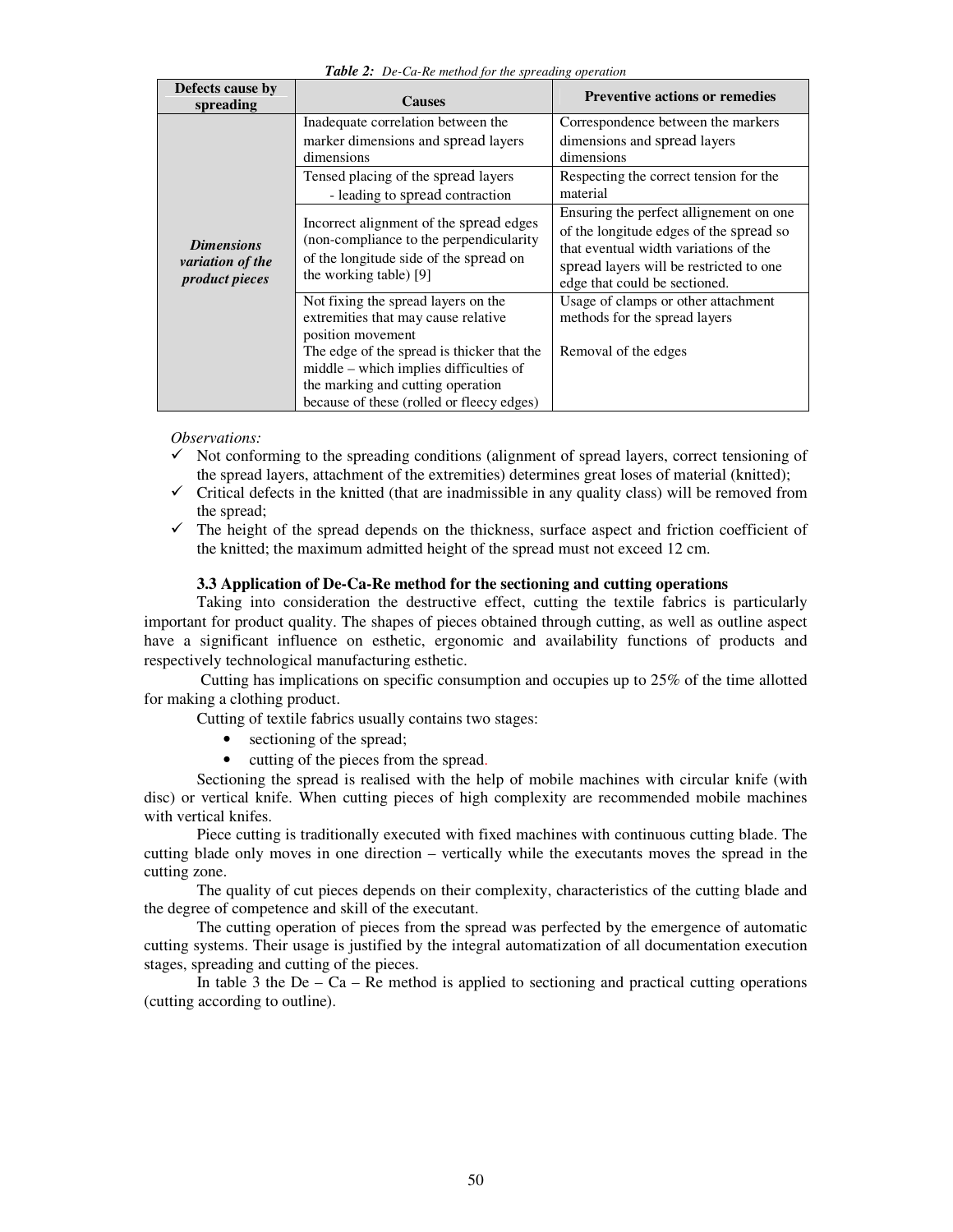

## **ANNALS OF THE UNIVERSITY OF ORADEA FASCICLE OF TEXTILES, LEATHERWORK**

| Defects caused by<br>sectioning and cutting                | <b>Causes</b>                                                                                                                                                                               | <b>Preventive actions or remedies</b>                                                    |
|------------------------------------------------------------|---------------------------------------------------------------------------------------------------------------------------------------------------------------------------------------------|------------------------------------------------------------------------------------------|
| <b>Pieces with uneven</b><br><i>contour lines</i>          | Incorrect handling of the mobile<br>sectioning machines and incorrect<br>handling of spread sections<br>Imprecise following of the outline<br>contour, or not using outlines for<br>cutting | Respecting the technological discipline                                                  |
|                                                            | Incorrect tension of the cutting band<br>on the fixed cutting machine, caused<br>by not correlating it to the fabric<br>characteristics of spread height                                    | Correct tensioning of the cutting band<br>Respecting the optimal height of the<br>spread |
| Inesthetics look of cutting<br>lines of pieces contour     | The cutting band of the fixed cutting<br>machines isn't sharpened                                                                                                                           | Respecting the sharpening angle of the<br>cutting band during the entire cutting         |
| <b>Control markings of</b><br><i>inadequate dimensions</i> | Imprecise guidance of the spread<br>section in front of the cutting band<br>Incorrect documentation (used<br>markers or markers incorrectly<br>placed)                                      | Respecting the technological discipline<br>Replacing the incorrect (used) markers        |

| <b>Table 3:</b> De $-Ca - Re$ method for sectioning and outline cutting operations |  |  |
|------------------------------------------------------------------------------------|--|--|
|                                                                                    |  |  |

The quality control of cut pieces is realized with control outlines, verifying for each piece, its integrity and markers position. Shape or dimensions abnormalities depend on the complexity of the contour lines. For uni knittings, the permitted aberrance is bigger, while for striped knittings they are minimal or void. For all textile materials, the maximum permitted aberrance from the nominal direction is 20 mm. [9].

In regards to pieces integrity is worth mentioning that defects tracking is necessary, assessing their gravity and eventually recutting of the pieces that present main defects of the knitted structure (highly frequent missed stitches, unrepared holes, unevenly distributed stripes) or critical cutting defects (dimensional variations above the admitted limits).

*Observation:* Before introducing the knitted in the fabrication line, it must be verified on the control ramp in order to appreciate its quality and registering knitting defects.

#### **4. CONCLUSIONS**

The quality of the operations taking place in the cutting room hold an essential role in insuring shapre precision and dimensions of cut pieces, determining the quality of the confection process and its structure, as well as the quality of the finite product.

 The accuracy and correctitude of the cutting operation in its entirety, is appreciated through the precision degree and aspect of the cut contours, the existence and precision of markers and other important aspects that are directly reflected in the quality of the finite product.

 The multitude of factors that influence these operations are punctually presented in this paper, this knowledge allowing the prevention of cutting defects and creating the premises that grant control over the process quality and implicitly product quality.

This paper systematically presents the main defects that may occur during operations in the cutting room of knitted products, causes that generate these defects, along with their preventive and corrective actions.

### **REFERENCES**

[1] L.Lutic, "*Contributions to the Design and Quality Evaluation of Weft Knitted Fabrics"*, Doctoral thesis, Iaşi, România, 2005.

[2] S.Ciurea, N. Drăgulănescu, "*Managementul Calităţii Totale*", Ed.Economică, Bucureşti, 1995.

[3] N.Florescu, I. Teodorescu, "*Controlul tehnic de calitate în industria textilă*", Ed. Didactică şi Pedagogică, Bucureşti, 1970.